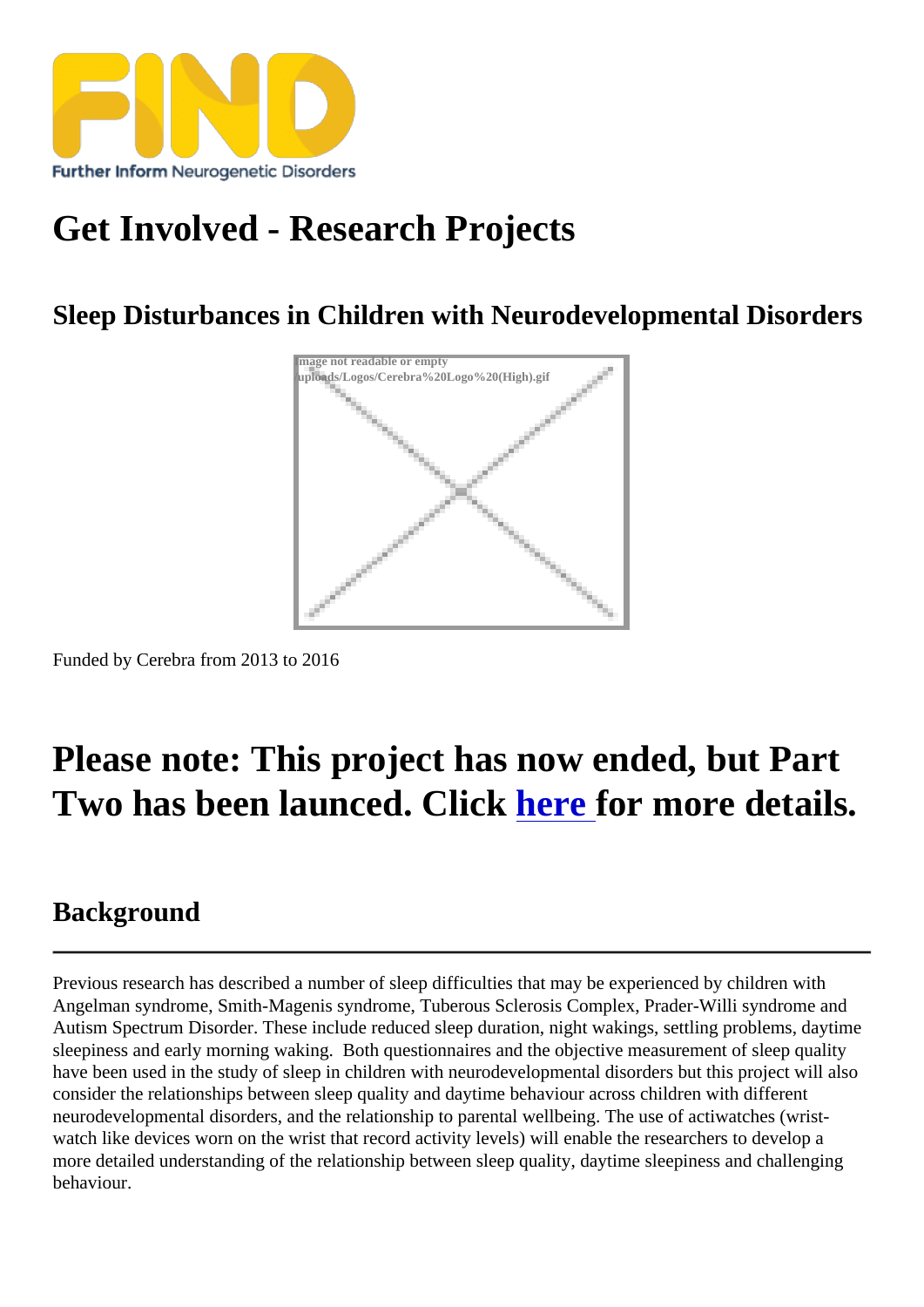### **Aims**

This project aims to describe and compare the types of sleep difficulties experienced by children with Angelman syndrome, Smith-Magenis syndrome and Autism Spectrum Disorder. The project will also consider whether any of these sleep difficulties are associated with challenging behaviour, over activity and impulsivity, health problems and level of intellectual disability and the associated relationship between sleep quality and parental wellbeing.

### **Method**

**Study 1:** Parents of children with Angelman syndrome, Smith-Magenis syndrome, Tuberous Sclerosis Complex, Prader-Willi syndrome and Autism Spectrum Disorder are invited to complete an online questionnaire enquiring into children's sleep quality, daytime behaviour and health. *Data collection for this study is now complete.*

**Study 2:** Parents of children with Angelman syndrome, Smith-Magenis syndrome and Autism Spectrum Disorder who meet eligibility criteria will be invited to participate in an objective study of their child's sleep/wake patterns using actiwatches. Daytime behaviour will also be assessed by parents and teachers. Saliva samples (measuring cortisol) will be given by parents alongside the study in order to examine the relationship between sleep quality and parental wellbeing.

#### **Get involved!**

**Study 2:** Actiwatch study

If your child has a diagnosis of Autism Spectrum Disorder (living in the West Midlands), Smith-Magenis syndrome or Angelman syndrome, is aged between 4 and 15 years inclusive (attending school) and you consider them to have a sleep problem, please watch the video below to learn more information about the study and how to get involved.

To find out more: If your child has a diagnosis of Smith-Magenis syndrome or Angelman syndrome, please contact: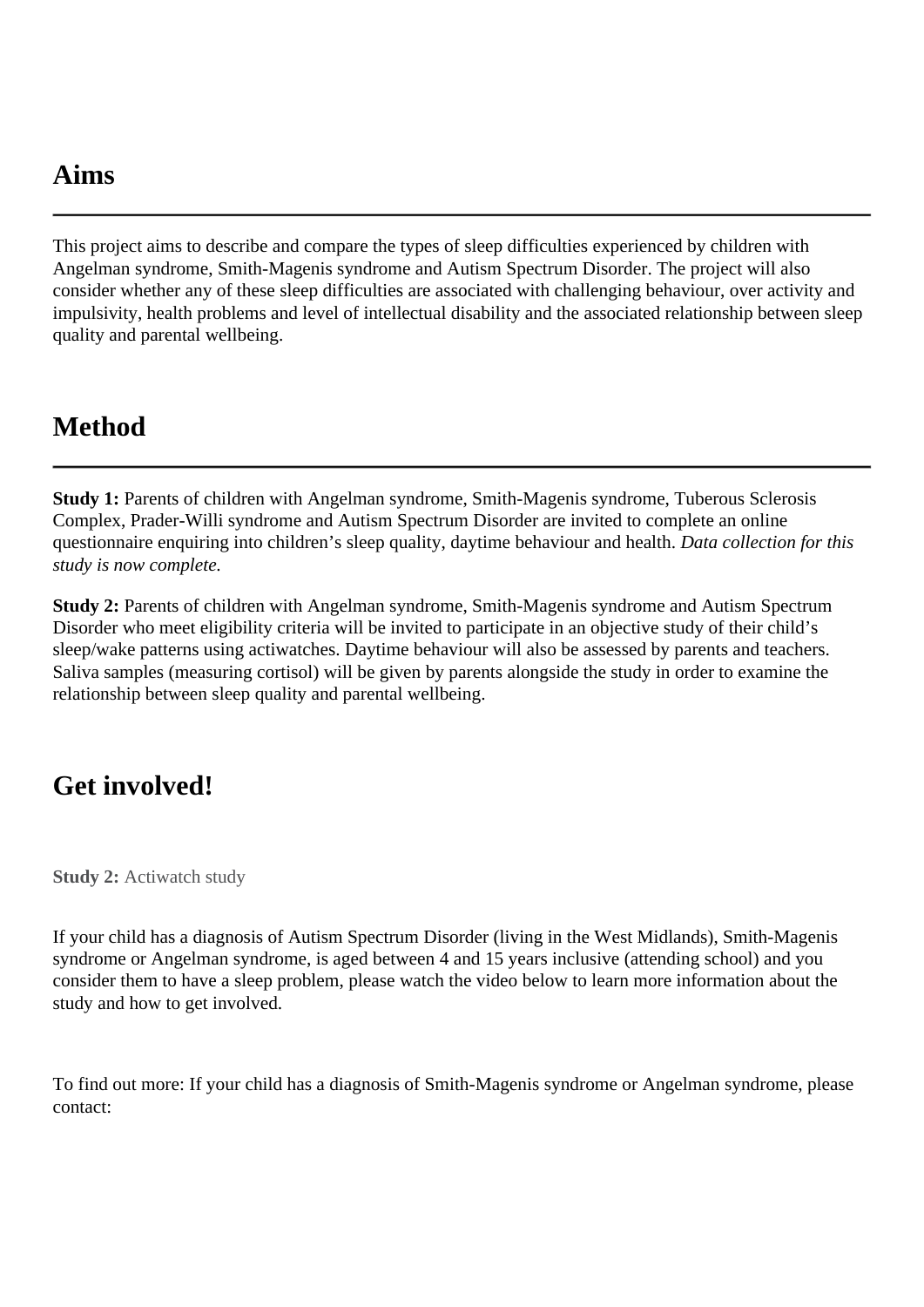

 Jayne Trickett Email: JXT292@bham.ac.uk Tel: 0121 4142855

If your child has a diagnosis of Autism Spectrum Disorder and you live in the West Midlands please contact:



Dr Caroline Richards

Email: c.r.richards@bham.ac.uk

Tel: 0121 4147206

**Members of the sleep project team**